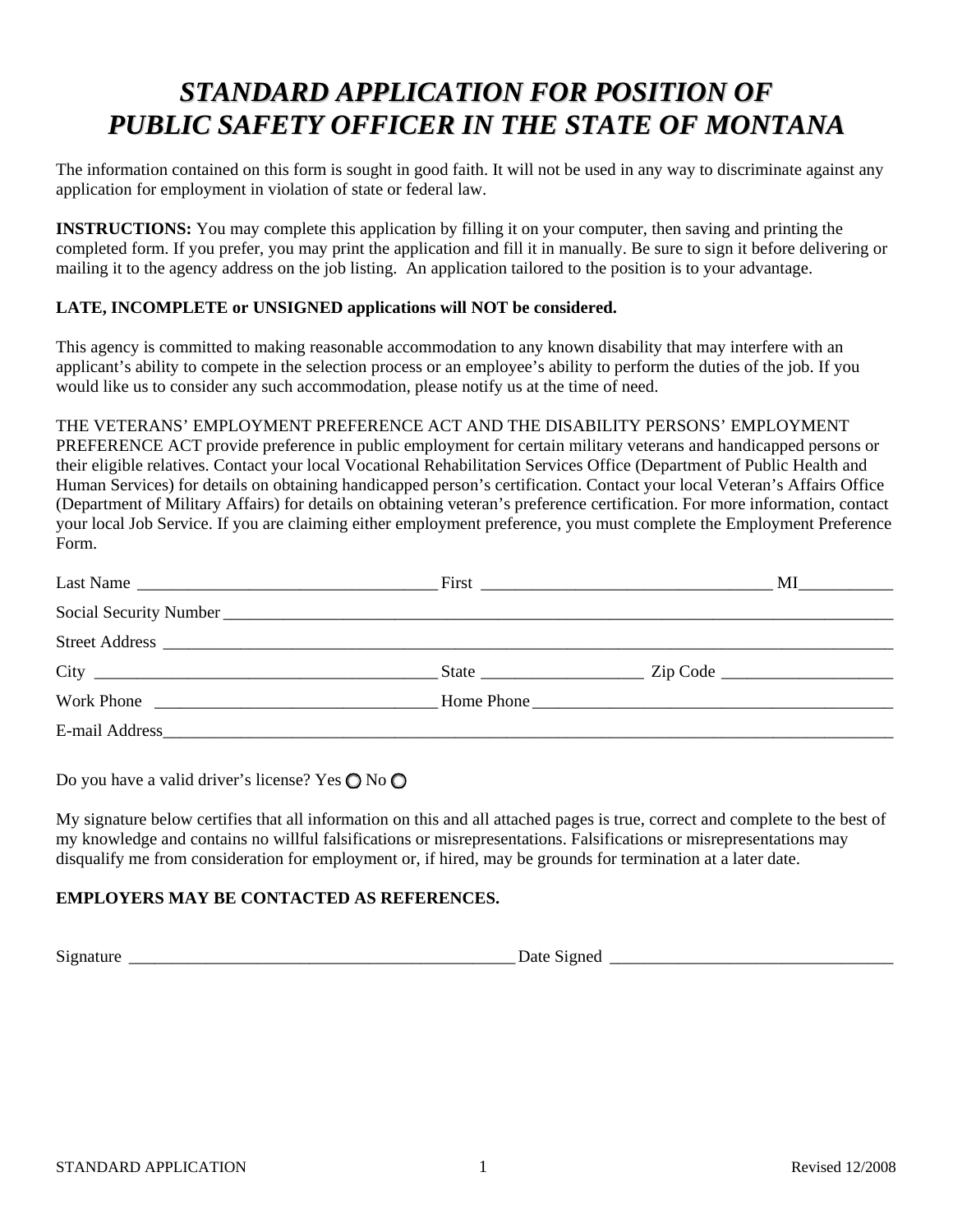## **EDUCATION**

|                                                                                       | Location ______________________________Credit Hours Earned __________ Degrees Received (BA, MA, etc.) _______                                                 |  |
|---------------------------------------------------------------------------------------|---------------------------------------------------------------------------------------------------------------------------------------------------------------|--|
|                                                                                       | Date of Degree _______________________________Major Field _______________________Minor Field _________________                                                |  |
| List other schools or training that help you qualify.                                 |                                                                                                                                                               |  |
|                                                                                       |                                                                                                                                                               |  |
|                                                                                       |                                                                                                                                                               |  |
|                                                                                       |                                                                                                                                                               |  |
| SPECIAL SKILLS (Check the skills you possess. Specify speed/errors where requested.)  |                                                                                                                                                               |  |
|                                                                                       | Typing $\_\_\_\_\_\$ 10 Code $\bigcirc$ Accident Investigation $\bigcirc$ Legal Terminology $\bigcirc$ Medical Terminology $\bigcirc$ Photo Skills $\bigcirc$ |  |
|                                                                                       |                                                                                                                                                               |  |
|                                                                                       |                                                                                                                                                               |  |
| <b>CRIMINAL CONVICTIONS</b> (List any criminal convictions you have had as an adult.) |                                                                                                                                                               |  |

**EQUIPMENT** (List types of equipment you can operate and specify name or model you have used such as radio equipment, computers, video equipment, alcohol consumption testing equipment, etc.)

\_\_\_\_\_\_\_\_\_\_\_\_\_\_\_\_\_\_\_\_\_\_\_\_\_\_\_\_\_\_\_\_\_\_\_\_\_\_\_\_\_\_\_\_\_\_\_\_\_\_\_\_\_\_\_\_\_\_\_\_\_\_\_\_\_\_\_\_\_\_\_\_\_\_\_\_\_\_\_\_\_\_\_\_\_\_\_\_\_\_\_\_\_\_\_\_\_ \_\_\_\_\_\_\_\_\_\_\_\_\_\_\_\_\_\_\_\_\_\_\_\_\_\_\_\_\_\_\_\_\_\_\_\_\_\_\_\_\_\_\_\_\_\_\_\_\_\_\_\_\_\_\_\_\_\_\_\_\_\_\_\_\_\_\_\_\_\_\_\_\_\_\_\_\_\_\_\_\_\_\_\_\_\_\_\_\_\_\_\_\_\_\_\_\_ \_\_\_\_\_\_\_\_\_\_\_\_\_\_\_\_\_\_\_\_\_\_\_\_\_\_\_\_\_\_\_\_\_\_\_\_\_\_\_\_\_\_\_\_\_\_\_\_\_\_\_\_\_\_\_\_\_\_\_\_\_\_\_\_\_\_\_\_\_\_\_\_\_\_\_\_\_\_\_\_\_\_\_\_\_\_\_\_\_\_\_\_\_\_\_\_\_ \_\_\_\_\_\_\_\_\_\_\_\_\_\_\_\_\_\_\_\_\_\_\_\_\_\_\_\_\_\_\_\_\_\_\_\_\_\_\_\_\_\_\_\_\_\_\_\_\_\_\_\_\_\_\_\_\_\_\_\_\_\_\_\_\_\_\_\_\_\_\_\_\_\_\_\_\_\_\_\_\_\_\_\_\_\_\_\_\_\_\_\_\_\_\_\_\_ \_\_\_\_\_\_\_\_\_\_\_\_\_\_\_\_\_\_\_\_\_\_\_\_\_\_\_\_\_\_\_\_\_\_\_\_\_\_\_\_\_\_\_\_\_\_\_\_\_\_\_\_\_\_\_\_\_\_\_\_\_\_\_\_\_\_\_\_\_\_\_\_\_\_\_\_\_\_\_\_\_\_\_\_\_\_\_\_\_\_\_\_\_\_\_\_\_ \_\_\_\_\_\_\_\_\_\_\_\_\_\_\_\_\_\_\_\_\_\_\_\_\_\_\_\_\_\_\_\_\_\_\_\_\_\_\_\_\_\_\_\_\_\_\_\_\_\_\_\_\_\_\_\_\_\_\_\_\_\_\_\_\_\_\_\_\_\_\_\_\_\_\_\_\_\_\_\_\_\_\_\_\_\_\_\_\_\_\_\_\_\_\_\_\_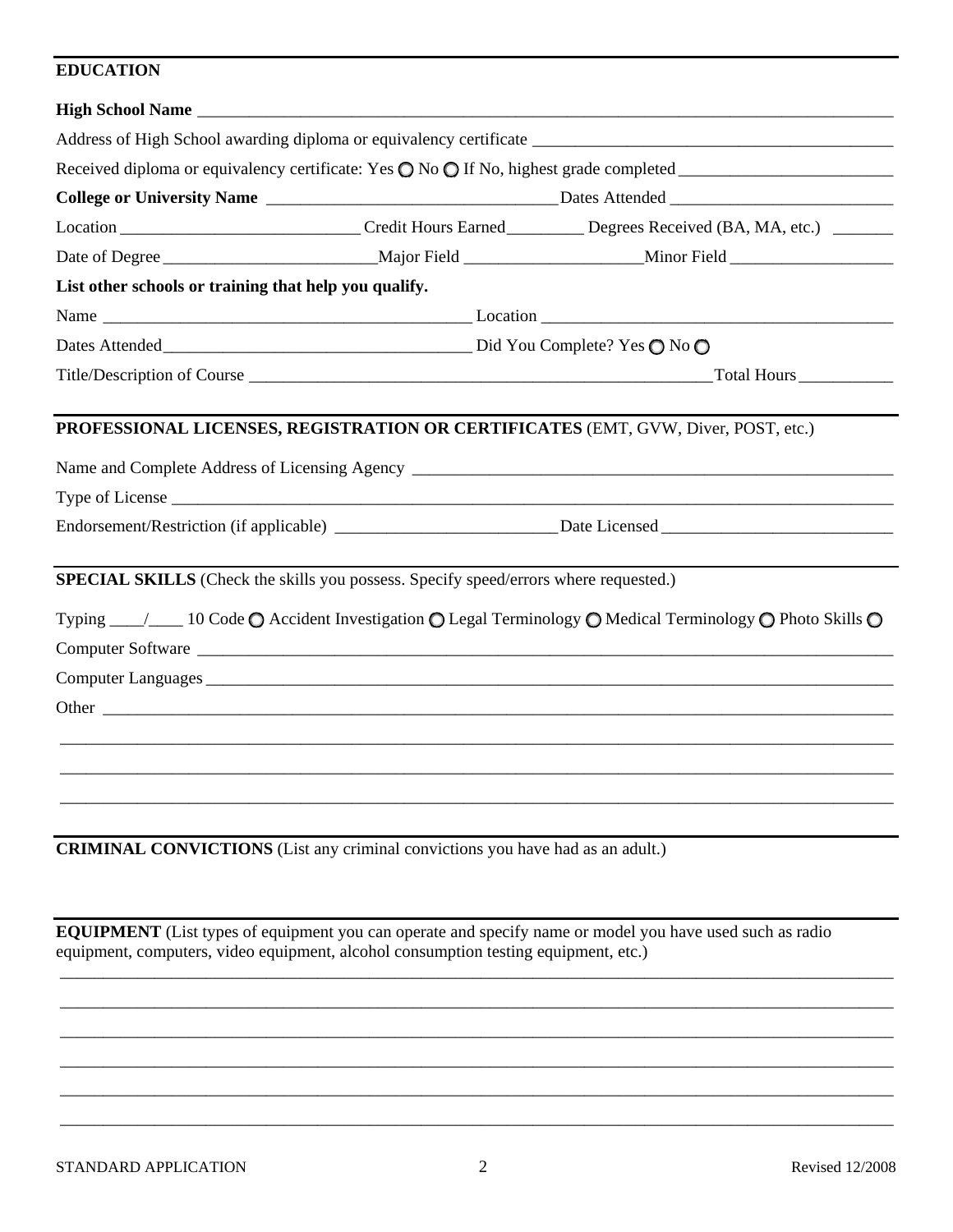#### **EXPERIENCE**

Begin with your present or most recent job and list your work experience with emphasis on experience that is relevant to the position for which you are applying. Include military service and any volunteer work experience that would help you qualify. List each promotion as a separate position. You may respond to this section on a separate sheet of paper provided you answer all questions in the blocks and follow the same format. On each sheet, write your name and the job title for which you are applying. This information must be completed even if you submit a resume.

**Notice to applicants:** Information that you provide on this application is subject to verification. Previous employers may be contacted as references. Do you want to be informed before we contact your present employer? Yes  $\bigcirc$  No  $\bigcirc$ 

|                      | Describe your duties in detail (knowledge, skills, abilities required, employees supervised and accomplishments) |
|----------------------|------------------------------------------------------------------------------------------------------------------|
|                      |                                                                                                                  |
|                      |                                                                                                                  |
|                      |                                                                                                                  |
|                      |                                                                                                                  |
|                      |                                                                                                                  |
|                      |                                                                                                                  |
|                      |                                                                                                                  |
|                      |                                                                                                                  |
|                      |                                                                                                                  |
|                      |                                                                                                                  |
|                      |                                                                                                                  |
|                      |                                                                                                                  |
|                      | Describe your duties in detail (knowledge, skills, abilities required, employees supervised and accomplishments) |
|                      |                                                                                                                  |
|                      |                                                                                                                  |
|                      |                                                                                                                  |
|                      |                                                                                                                  |
|                      |                                                                                                                  |
|                      |                                                                                                                  |
| Reason for Leaving _ |                                                                                                                  |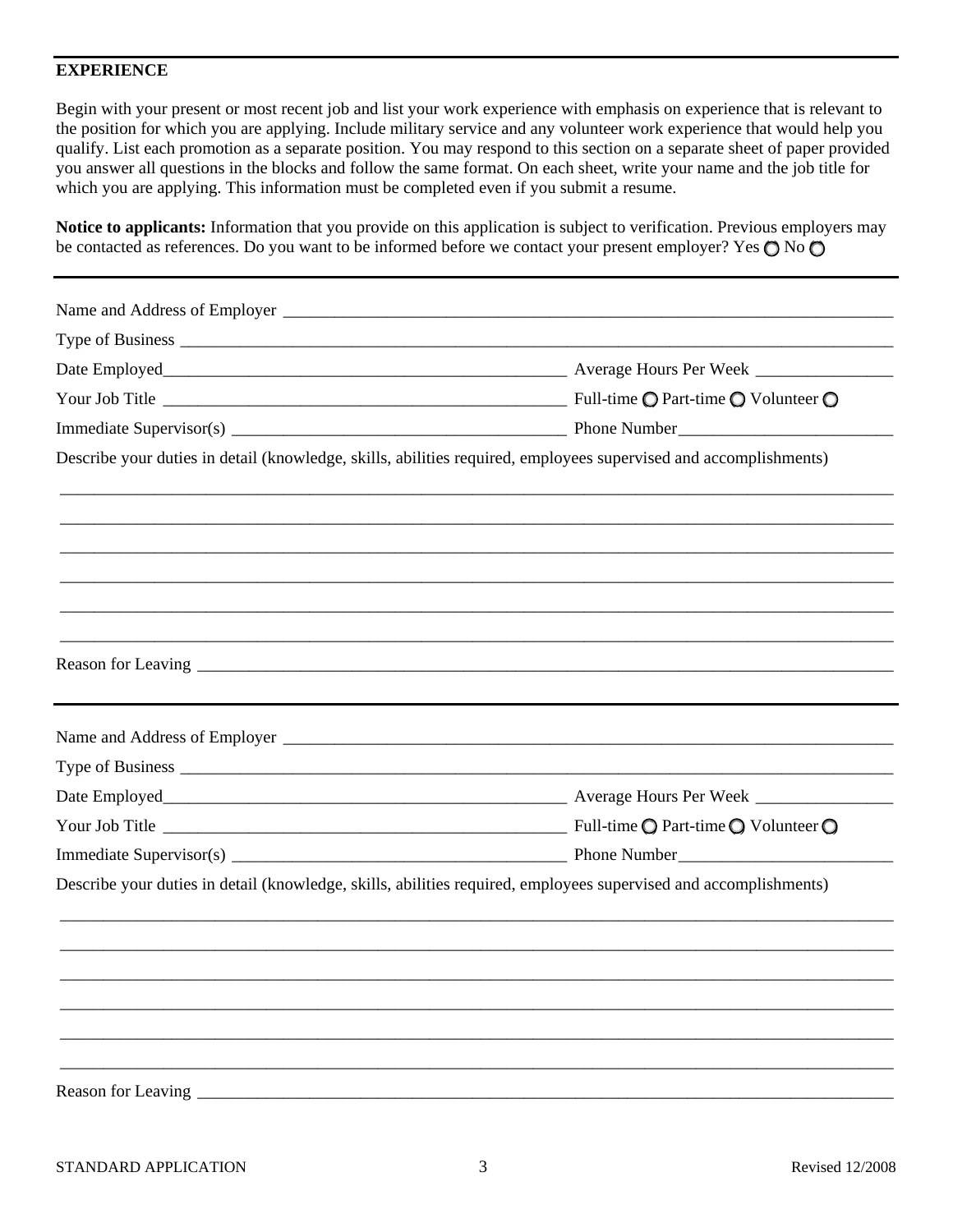## ADDITIONAL EMPLOYMENT EXPERIENCE

|                                | Describe your duties in detail (knowledge, skills, abilities required, employees supervised and accomplishments) |
|--------------------------------|------------------------------------------------------------------------------------------------------------------|
|                                |                                                                                                                  |
|                                |                                                                                                                  |
|                                |                                                                                                                  |
|                                |                                                                                                                  |
|                                |                                                                                                                  |
|                                |                                                                                                                  |
|                                |                                                                                                                  |
|                                |                                                                                                                  |
|                                | Describe your duties in detail (knowledge, skills, abilities required, employees supervised and accomplishments) |
|                                |                                                                                                                  |
|                                |                                                                                                                  |
|                                |                                                                                                                  |
|                                |                                                                                                                  |
| Name and Address of Employer _ |                                                                                                                  |
|                                |                                                                                                                  |
|                                |                                                                                                                  |
|                                |                                                                                                                  |
|                                |                                                                                                                  |
|                                | Describe your duties in detail (knowledge, skills, abilities required, employees supervised and accomplishments) |
|                                |                                                                                                                  |
|                                |                                                                                                                  |
|                                |                                                                                                                  |
|                                |                                                                                                                  |